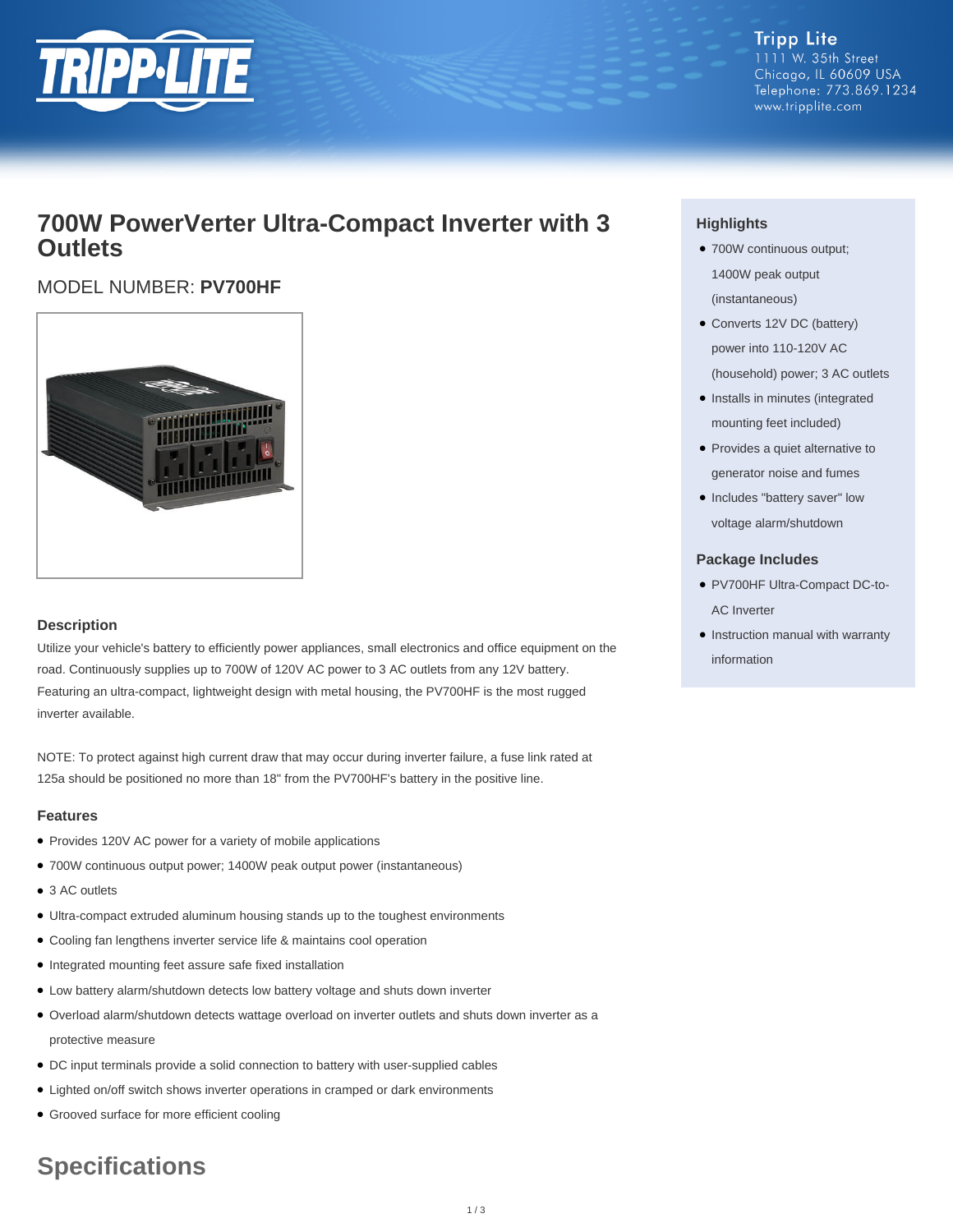

| <b>OVERVIEW</b>                              |                                                                                                                                                                                                                     |  |
|----------------------------------------------|---------------------------------------------------------------------------------------------------------------------------------------------------------------------------------------------------------------------|--|
| <b>UPC Code</b>                              | 037332137999                                                                                                                                                                                                        |  |
| <b>INPUT</b>                                 |                                                                                                                                                                                                                     |  |
| <b>Recommended Electrical Service</b>        | Requires 12V DC input source capable of delivering 80A for the required duration (when used at full capacity). For<br>automotive applications, hardwire installation with 125A battery system fusing is recommended |  |
| Maximum Input Amps / Watts                   | Full continuous load - 80A at 12V DC, No load - 0.95A at 12V DC, Shutdown - 150 micro amps                                                                                                                          |  |
| Input Connection Type                        | Set of 2 DC bolt-down wiring terminals                                                                                                                                                                              |  |
| Input Cord Length Details                    | User supplies cabling. Minimum gauges for full load operation: 6 gauge or larger (see instruction manual)                                                                                                           |  |
| Voltage Compatibility (VDC)                  | 12                                                                                                                                                                                                                  |  |
| <b>OUTPUT</b>                                |                                                                                                                                                                                                                     |  |
| <b>Frequency Compatibility</b>               | 60 Hz                                                                                                                                                                                                               |  |
| Pure Sine Wave Output                        | No.                                                                                                                                                                                                                 |  |
| Output (Watts)                               | 700                                                                                                                                                                                                                 |  |
| Nominal Output Voltage(s)<br>Supported       | <b>120V</b>                                                                                                                                                                                                         |  |
| <b>Output Receptacles</b>                    | $(3)$ 5-15R                                                                                                                                                                                                         |  |
| Continuous Output Capacity (Watts)           | 700                                                                                                                                                                                                                 |  |
| Peak Output Capacity (Watts)                 | 1400                                                                                                                                                                                                                |  |
| Output Voltage Regulation                    | Maintains PWM sine wave output voltage of 115 V AC (+/- 8 V AC)                                                                                                                                                     |  |
| Output Frequency Regulation                  | 60 Hz (+/- 3 Hz)                                                                                                                                                                                                    |  |
| <b>BATTERY</b>                               |                                                                                                                                                                                                                     |  |
| DC System Voltage (VDC)                      | 12                                                                                                                                                                                                                  |  |
| <b>USER INTERFACE, ALERTS &amp; CONTROLS</b> |                                                                                                                                                                                                                     |  |
| Switches                                     | Lighted on/off power switch                                                                                                                                                                                         |  |
| Audible Alarm                                | Dual-function alarm indicates overload conditions or low DC input voltage of 10.5V or less                                                                                                                          |  |
| <b>PHYSICAL</b>                              |                                                                                                                                                                                                                     |  |
| <b>Cooling Method</b>                        | Fan                                                                                                                                                                                                                 |  |
| Material of Construction                     | Aluminum, Steel                                                                                                                                                                                                     |  |
| Shipping Dimensions (hwd / cm)               | 9.40 x 25.65 x 16.00                                                                                                                                                                                                |  |
| Shipping Dimensions (hwd / in.)              | 3.70 x 10.10 x 6.30                                                                                                                                                                                                 |  |
| Shipping Weight (kg)                         | 1.59                                                                                                                                                                                                                |  |
| Shipping Weight (lbs.)                       | 3.50                                                                                                                                                                                                                |  |
| Unit Dimensions (hwd / cm)                   | 7 x 20.75 x 12.6                                                                                                                                                                                                    |  |